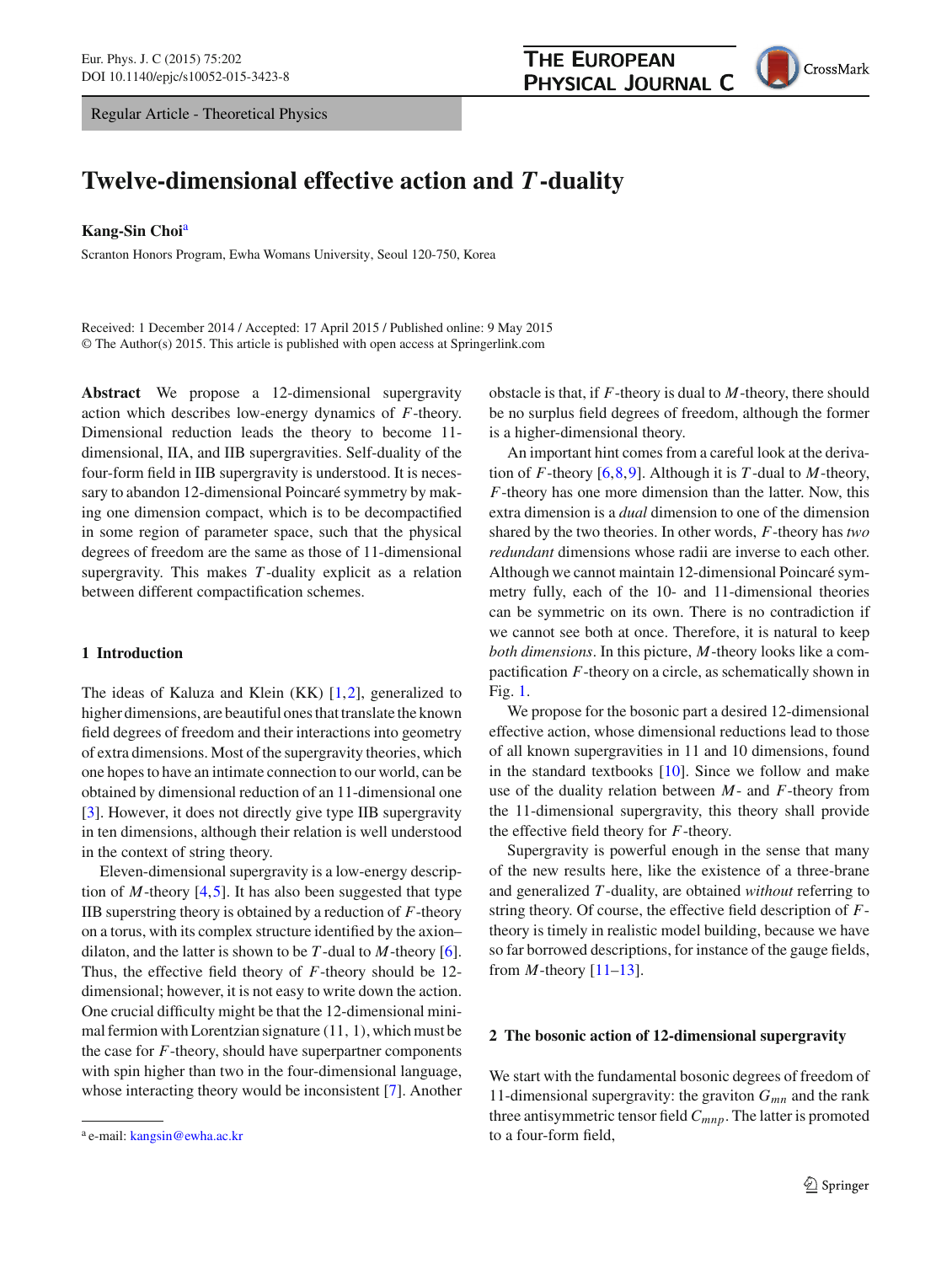

<span id="page-1-0"></span>**Fig. 1** Relation among superstrings and supergravities (SUGRA). In 12 dimensions, we make *T* -duality explicit in terms of compactification, by taking the other routes. The diagonal direction is the zero size limit

$$
C_{mnp}(x^m) \to C_{mnpy'}(x^m, y'),
$$

with total antisymmetrization, for instance  $C_{mn\nu}$  $\equiv -C_{mnpy'}$ . Here y' denotes the twelfth direction. Although this field is 12-dimensional, we do not introduce any more degrees of freedom if one of the indices is forced to be on *y* and the others are 11-dimensional. The graviton is also regarded as a part of the 12-dimensional one,

<span id="page-1-1"></span>
$$
ds2 = Gmn dxm dxn + r2 dy2.
$$
 (1)

We suggest a formally 12-dimensional action

$$
S = \frac{1}{2\kappa_{12}^2} \int \left( \mathcal{R} * 1 - \frac{1}{2} \mathcal{G}_5 \wedge * \mathcal{G}_5 + \frac{1}{6} \mathcal{C}_4 \wedge G_4 \wedge G_4 \right),\tag{2}
$$

with the 12-dimensional Hodge star operator. The Ricci scalar  $R$  is made of the 12-dimensional metric [\(1\)](#page-1-1). We will define  $\kappa_{12}$  shortly. The presence of the last term was noticed in Refs. [\[14](#page-4-12)[,15](#page-4-13)]. We have defined

$$
\mathcal{C}_4 = \frac{1}{3!} \mathcal{C}_{mnpy'} dx^m \wedge dx^n \wedge dx^p \wedge dy'
$$
  
\n
$$
\equiv C_3 \wedge r dy',
$$
\n(3)

$$
\mathcal{G}_5 \equiv \mathrm{d}C_3 \wedge r\mathrm{d}y' \equiv G_4 \wedge r\mathrm{d}y'.\tag{4}
$$

It is important to note that the indices correspond only to 11 dimensional coordinates. Therefore the action [\(2\)](#page-1-2) has at best *11-dimensional* Poincaré invariance. Nevertheless this form is useful, since we may also have ten-dimensional invariance in which we *include y'* and exclude some of the other directions. There is another loop correction term, having the form  $C_4 \wedge I_8$ , where  $I_8$  is again dependent on the 11-dimensional metric only, given in Ref. [\[16](#page-4-14)].

The equation of motion and the Bianchi identity of *C<sup>4</sup>* follow:

$$
dG_4 = 0, \quad d * \mathcal{G}_5 = -\frac{1}{2} G_4 \wedge G_4. \tag{5}
$$

<span id="page-1-6"></span>Exchanging the role of the two, we also have a dual field strength

$$
*\mathcal{G}_5 \equiv \mathrm{d}C_6 - \frac{1}{2}C_3 \wedge G_4,\tag{6}
$$

which defines a six-form  $C_6$ . In components, the dual field strength to  $\mathcal{G}_5$  is defined as

<span id="page-1-7"></span>
$$
(*\mathcal{G}_5)_{lmnpqrs} = \frac{1}{4!} \sqrt{-G} \epsilon_{lmnpqrs}^{tuvwy'} \mathcal{G}_{tuvwy'}, \tag{7}
$$

where the indices are raised by the metric  $(1)$ .

Note that we have converted the 11-dimensional field *C3* to the 12-dimensional field

<span id="page-1-3"></span>
$$
C_{mnpy'}(x^m, y') = r(x^m, y')C_{mnp}(x^m),
$$
\n(8)

using the metric  $(1)$ . They should not be treated as independent degrees of freedom, otherwise we cannot match the equation of motion with the 11-dimensional one.

<span id="page-1-2"></span>The four-form structure  $(8)$  suggests that there is a sourcing three-brane wrapped on the *y* -direction, becoming the *M*2-brane of *M*-theory [\[17\]](#page-4-15). When a dimension is compact, this wrapping behavior should not be strange, since in the decompactification limit it becomes a *D*3-brane along the *y* -direction, which we are familiar with. Also we may understand that its magnetic five-brane transverse to the *y* direction becomes the *M*5-brane of *M*-theory.

We consider in this letter only the bosonic degrees of freedom. The fermonic part will be dealt with elsewhere [\[17\]](#page-4-15).

#### **3 Reduction to 11-dimensional supergravity**

The action  $(2)$  is meaningful only if we take the *y*'-direction as a circle with a radius  $2\pi r$ , measured in a length unit  $\ell$ . Dimensional reduction gives us the KK tower of the fields  $C_4$ ,  $\mathcal{G}_{mn}$ , *r* with masses

<span id="page-1-5"></span><span id="page-1-4"></span>
$$
M_k^2 = k^2 \ell^{-2} \langle r \rangle^{-2}.
$$
\n(9)

All of them shall play an important role later in decompactification, but we keep the zero modes only for the moment. We can show that the kinetic terms of the graviton and the three-form field become the standard form of 11-dimensional supergravity. The last term in  $(2)$  is

$$
\int C_4 \wedge G_4 \wedge G_4 = - \int_{S^1} r \, dy' \wedge \int_{M^{10,1}} C_3 \wedge G_4 \wedge G_4.
$$

The 11-dimensional coupling  $\kappa_{11}$  may reversely define the coupling  $\kappa_{12}$ 

$$
\frac{2\pi\ell\langle r\rangle}{2\kappa_{12}^2} = \frac{1}{2\kappa_{11}^2},\tag{10}
$$

with the scale *r* is to be fixed shortly.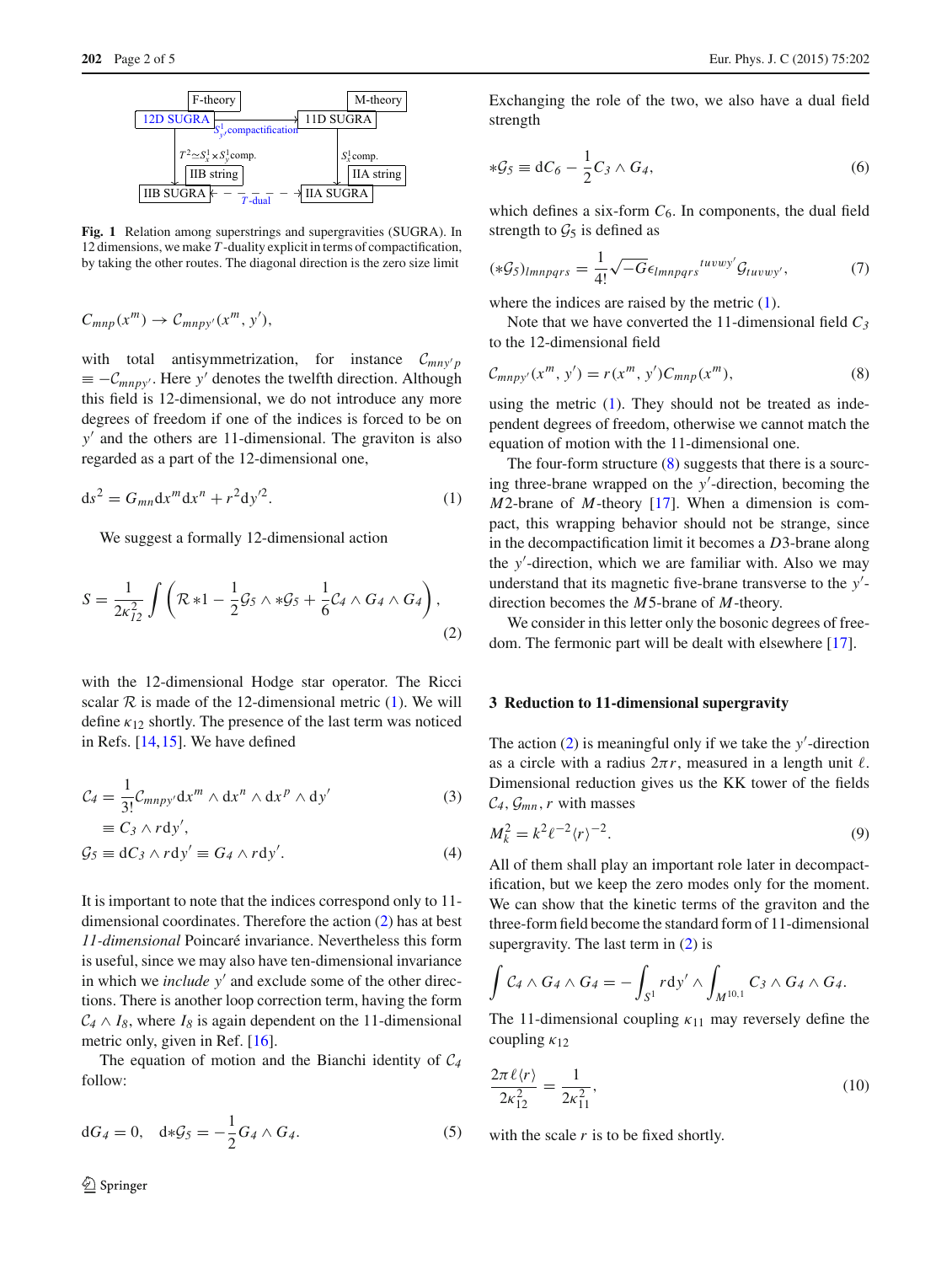<span id="page-2-0"></span>**Table 1** Identification of ten-dimensional fields. Two subtables respectively show IIA and IIB fields. Indices are nine-dimensional and *y* denotes the twelfth direction. Componentwise  $C_{mnpy'} = rC_{mnp}$  as in  $(3)$ . After decompactifying the *y'* or *y* directions ten-dimensional Poincaré covariance is recovered

| 10D Field      | Type        | $(9+1)D$ Components                                                             | 12D Components                                       |
|----------------|-------------|---------------------------------------------------------------------------------|------------------------------------------------------|
| A <sub>1</sub> | RR          | ${A_\mu, A_\nu}$                                                                | $\{a_{\mu},\tau_1\}$                                 |
| $A_3$          | RR.         | $\{A_{\mu\nu\rho}, A_{\mu\nu\nu}\}\$                                            | $\{r^{-1}C_{\mu\nu\rho y'}, r^{-1}C_{\mu\nu y y'}\}$ |
| B <sub>2</sub> | <b>NSNS</b> | ${B_{\nu\mu}, B_{\mu\nu}}$                                                      | $\{r^{-1}C_{\mu vxy'}, r^{-1}C_{\mu xyy'}\}$         |
| b <sub>1</sub> | KК          | $b_{\mu}$                                                                       | $b_{\mu}$                                            |
| $A_4$          | RR          | $A_{\mu\nu\rho y'}$                                                             | $r^{-1}C_{\mu\nu\rho y'}$                            |
| A <sub>2</sub> | RR.         | ${A_{\mu\nu}, A_{\mu\nu'} = -A_{\nu'\mu}}$ ${r^{-1}C_{\mu\nu\nu\nu'}, a_{\mu}}$ |                                                      |
| A <sub>0</sub> | RR          | A                                                                               | $\tau_1$                                             |
| B <sub>2</sub> | <b>NSNS</b> | ${B_{\nu\mu}, B_{\mu\nu'} = -B_{\nu'\mu}}$ ${r^{-1}C_{\mu\nu x\nu'}, b_{\mu}}$  |                                                      |
| $K_I$          | KΚ          | $K_{\mu}$                                                                       | $r^{-1}C_{\mu x y y'}$                               |

#### **4 Reduction to IIB supergravity**

Next, we compactify two more dimensions on a torus. It has a complex structure,  $\tau = \tau_1 + i \tau_2$ , and we take the coordinate *x*, *y* such that we identify  $x + \tau y \sim x + \tau y + 2\pi \ell \sim x +$  $\tau y + 2\pi \tau \ell$ . Still we keep the *y*-direction orthogonal to the other directions, as in [\(1\)](#page-1-1). The most general metric is

<span id="page-2-6"></span>
$$
ds^{2} = L^{2} (dx + \tau_{1} dy + (a_{\mu} - \tau_{1} b_{\mu}) dx^{\mu})^{2}
$$
  
+L^{2} \tau\_{2}^{2} (dy - b\_{\mu} dx^{\mu})^{2} + r^{2} dy'^{2} + g'\_{\mu\nu} dx^{\mu} dx^{\nu}. (11)

From now on, fields and their Greek indices are ninedimensional. Here,  $\{a_{\mu}, \tau_1\}$ ,  $b_{\mu}$  are ten- and nine-dimensional Lorentz vectors promoting the  $S<sup>1</sup>$  isometries of *x*- and *y*-directions, respectively, to *U*(1) gauge symmetries.

We identify the fields of IIB supergravity as in Table [1.](#page-2-0) They have either all indices nine-dimensional or one component fixed to be *y* . Consider, for example, the reduction from  $\mathcal{G}_{\alpha\beta\gamma\gamma\gamma'}$  to  $H_{\alpha\beta\gamma} = 3\partial_{\alpha}B_{\beta\gamma}$ , given in [\(31\)](#page-4-16) in the appendix.<sup>[1](#page-2-1)</sup> Neglecting the normalization, there are two possible expressions,

$$
H_{\alpha\beta\gamma} + 3b_{\left[\alpha\right]}H_{\beta\gamma} = H_{\alpha\beta\gamma} + 6K_{\left[\alpha\right]}\partial_{\beta}b_{\gamma}
$$
 (12)

up to a total derivative which is a gauge transformation of *B2*. The left-hand side is the result of dimensional reduction of the ten-dimensional IIA field  $\{H_{\mu\nu\rho}^{(10)}, H_{\mu\nu}^{(10)} \equiv H_{\mu\nu y}^{(10)}\}\$ coupled to the KK field  $b_{\mu}$ , whereas the right-hand side looks as *dimensional reduction* of the IIB field  $\{H^{(10)}_{\mu\nu\rho}, (db)^{(10)}_{\mu\nu} \equiv$  $H_{\mu\nu\nu}^{(10)}$ } coupled to the KK field  $K_{\mu} = r^{-1}C_{\mu x y y'}$  under the metric [\[19](#page-4-17)]

<span id="page-2-5"></span>
$$
ds_{10}^2 = r^2 (dy' + K_\mu dx^\mu)^2 + g'_{\mu\nu} dx^\mu dx^\nu.
$$
 (13)

In the latter picture, the vectors  $a_{\mu}$  and  $b_{\mu}$  become components  $A_{\mu y'}$  and  $B_{\mu y'}$ , respectively, of rank two Neveu– Schwarz Neveu–Schwarz (NSNS) and Ramond–Ramond (RR) tensors. We already have the KK tower of the fields [\(9\)](#page-1-5) completing the fields  $B_{\mu\nu}$ ,  $b_{\mu}$ ,  $K_{\mu}$ ,  $g'_{\mu\nu}$ , *r* to be tendimensional. This is a crucial necessary condition to recover ten-dimensional Poincaré symmetry and fully covariant interactions. In low-energy theory, this is a possible way to see the presence of extra dimensions, if we admit that the gravitational interactions are not observable.

The RR four-form is obtained as

$$
A_{\mu\nu\rho y'} \equiv r^{-1} C_{\mu\nu\rho y'}, \quad F_{\mu\nu\rho\sigma y'} \equiv r^{-1} \mathcal{G}_{\mu\nu\rho\sigma y'} \tag{14}
$$

with one of the indices fixed to be *y* . We can perform dimensional reduction, as in  $(30)$  in the appendix (with a different nine-dimensional metric) and perform decompactification in the *y'* direction with the help of the one-form  $K_l$  as above. The corresponding part of the second term in [\(2\)](#page-1-2) gives the kinetic term for

<span id="page-2-2"></span>
$$
F_5^{(10)} - \frac{1}{2}A_2^{(10)} \wedge H_3^{(10)} + \frac{1}{2}B_2^{(10)} \wedge F_3^{(10)}.
$$
 (15)

Remember that one of the indices is *fixed to be y* for every term in [\(15\)](#page-2-2). To avoid confusion later, we name this  $\tilde{F}_5^{\text{w}(10)}$ .

Due to the fixing of the component in  $(15)$  we do not have complete ten-dimensional four-form. The other part may come from another 12-dimensional field [\(6\)](#page-1-6). The only possible nine-dimensionally covariant four-form can be

<span id="page-2-3"></span>
$$
A_{\mu\nu\rho\sigma} \equiv C_{\mu\nu\rho\sigma xy}, \quad F_{\mu\nu\rho\sigma\tau} \equiv (dA)_{\mu\nu\rho\sigma\tau}.
$$
 (16)

Due to the *12-*dimensional structure in [\(7\)](#page-1-7), the fields in [\(16\)](#page-2-3) cannot have any index on *y* . The left-hand side of the duality relation [\(7\)](#page-1-7) becomes the  $dC_6 - \frac{1}{2}C_3 \wedge G_4$  as in [\(6\)](#page-1-6), with two components fixed to be *x* and *y*. By expansion and decompactification, we obtain precisely the same expression as [\(15\)](#page-2-2), up to normalization, with *all the indices nine-*dimensional. Hence we may call the result as  $L^{-2} \tau_2^{-1} \tilde{F}_5^{\text{wo}(10)}$ .

Expressing the duality relation [\(7\)](#page-1-7) in a local Lorentz frame by ten-dimensional fields, we have

<span id="page-2-4"></span>
$$
\tilde{F}_{5}^{\text{wo}(10)} L^{-2} \tau_{2}^{-1} = r *_{10} \tilde{F}_{5}^{\text{w}(10)},\tag{17}
$$

with the ten-dimensional Hodge operation ∗10. The different components of  $F_5$  have the different origins, therefore the Lorentz symmetry is not trivial. For the covariance we need the same coefficient

<span id="page-2-7"></span>
$$
r = L^{-2} \tau_2^{-1}.
$$
 (18)

This means that the three radii in the *x*, *y*, *y* directions are inverse among themselves, so there is no point in the moduli space where we have all the 12 dimensions noncompact.

<span id="page-2-1"></span><sup>&</sup>lt;sup>1</sup> We are using the standard antisymmetric tensor notation [\[18\]](#page-4-18).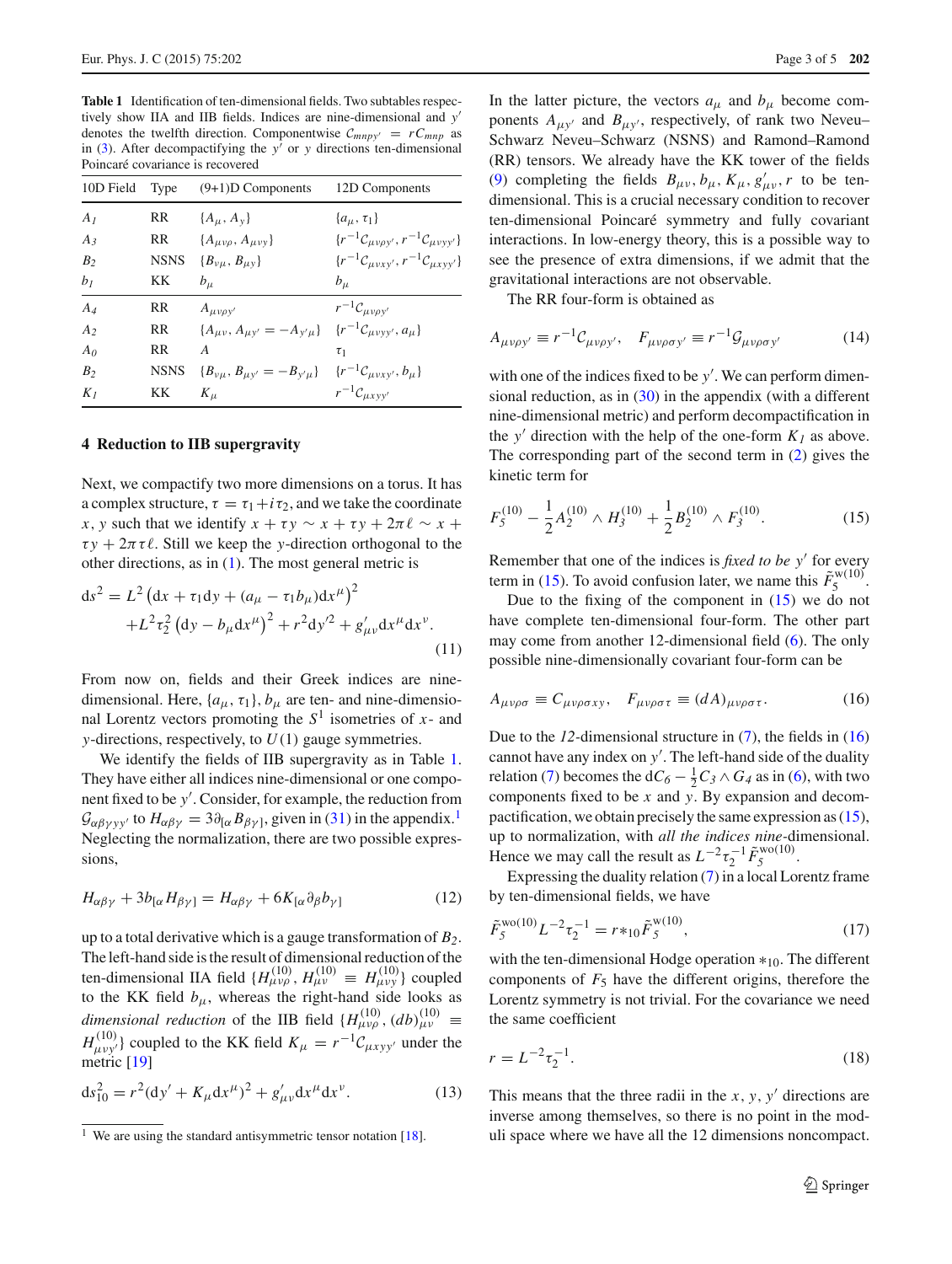Moreover, this graviton component  $r(x^m, y')$ , which was the only surplus component compared to the gravity multiplet in the 11-dimensional supergravity, now turns out to be redundant and expressed in terms of the other existing fields  $L(x^m, y')$  and  $\tau_2(x^m, y')$  in this multiplet. Therefore we have the *identical* degrees of freedom to those of 11-dimensional supergravity. This explains how the difficulty of the maximal dimensional problem in the beginning is circumvented.

Therefore we have arrived at the self-duality condition for the fully covariant ten-dimensional four-form field via its modified field strength  $\tilde{F}_5^{(10)}$ , re-expressed using Eq. [\(17\)](#page-2-4),

$$
\tilde{F}_5^{(10)} \equiv \tilde{F}_5^{\text{w}(10)} + \tilde{F}_5^{\text{w}(10)} = *_{10} \tilde{F}_5^{(10)}.
$$
\n(19)

We emphasize that this self-duality condition [\(19\)](#page-3-0) is the *defining* relation of half the components of the four-form field in [\(16\)](#page-2-3).

The ten-dimensional Einstein–Hilbert term is obtained as

$$
\int_{T^2} \mathcal{R} * 1 = (2\pi \ell)^2 \sqrt{-G'} r^{-1} R_{(10)} d^9 x \wedge dy' + \cdots, \quad (20)
$$

where  $G' = g'r^2$  is the determinant of the ten-dimensional metric [\(13\)](#page-2-5), with which the Ricci scalar  $R_{(10)}$  is calculated. Note that  $\tau_2 = g_{\text{IIB}}^{-1}$ , if we require that *L* should be absent from the IIB supergravity action. Careful investigation shows that rescaling  $g'_{\mu\nu} \equiv L^{-1}g_{\mu\nu}$  and  $g_{y'y'} \equiv Lg'_{y'y'} = L^3\tau_2$  can pull out the overall factor  $r$ , which should be absorbed by the coupling

$$
\frac{1}{2\kappa_{\text{IIB}}^2} = \frac{(2\pi \ell)^2 \langle r \rangle}{2\kappa_{12}^2} = \frac{2\pi \ell}{2\kappa_{11}^2}.
$$
 (21)

The rescaling should also rescale the coordinate periodicity as

<span id="page-3-1"></span>
$$
\ell \to L^{-1/2} \ell \equiv \ell_{\rm s}.\tag{22}
$$

Finally, dimensional reduction of the last term in [\(2\)](#page-1-2) gives

$$
\frac{1}{2\kappa_{\text{IIB}}^2} \int F_5^{(10)} \wedge B_2 \wedge F_3 = \frac{1}{2\kappa_{\text{IIB}}^2} \int \tilde{F}_5^{\text{w}(10)} \wedge B_2^{(10)} \wedge F_3^{(10)},\tag{23}
$$

again with one index fixed to be *y'* for  $F_5^{(10)}$  and  $\tilde{F}_5^{(10)}$ . For the equality, we used the relation  $F_3 \wedge F_3 = 0$  and performed integration by parts. Again  $\tilde{F}_5^{\text{w}(10)}$  can be exchanged by the covariant one [\(19\)](#page-3-0). The remaining expansions give the kinetic terms for the IIB supergravity action in the standard form [\[10](#page-4-9),[17\]](#page-4-15).

#### **5 Reduction to IIA supergravity**

We may decompactify the *y*-direction in [\(11\)](#page-2-6) using the KK field  $b_{\mu}$ . Decompactification takes place in the same way. For example, Eq. [\(32\)](#page-4-16) in the appendix, after the decompactification, gives the reduction of *Gmnpq* to ten-dimensional fields,

$$
L^2(F_4 - A_1 \wedge H_3), \tag{24}
$$

<span id="page-3-0"></span>with one of the indices fixed on  $y$ , whereas Eq.  $(30)$  provides the remaining components. The  $A_1$  is again the KK gauge field decompactifying the *x*-direction. This gives IIA supergravity. We identify ten-dimensional couplings  $\langle L \rangle^3$  =  $g_{\text{IIA}}^2 \equiv \langle e^{2\Phi} \rangle$ . It is straightforward to have the type IIA supergravity action, because we know it is also obtained by further compactification of the 11-dimensional supergravity action along the *x*-circle.

In the unit [\(22\)](#page-3-1) we can naturally convert between IIA and IIB theories in ten dimensions. The relation between the two radii from [\(11\)](#page-2-6) now becomes the familiar *T* -duality relation,

$$
R_{y} = L^{3/2} \tau_{2} \ell_{s}, \quad R_{y'} = L^{-3/2} \tau_{2}^{-1} \ell_{s} = \ell_{s}^{2} / R_{y}.
$$
 (25)

Without referring to string theory, we can perform *T* -duality via two different compactifications, as in Fig. [1.](#page-1-0) In particular, Eq. [\(18\)](#page-2-7) also allows us to interpret the KK tower of fields above Eq. [\(9\)](#page-1-5) as ones arisen by *wrapped M*2-branes on the torus, whose mass is proportional to the dimensionless volume of the torus  $L^2 \tau_2$  [\[19](#page-4-17)[–21\]](#page-4-19). This will also be useful in describing physics around the self-dual radius where the two theories are not so much distinct, or in a strong coupling regime of one theory. Gauge theories coming from 'sevenbrane' loci, on which the 'fibered' torus becomes singular  $[6,11,22]$  $[6,11,22]$  $[6,11,22]$  $[6,11,22]$ , cannot be described by this action because they are phenomena of *M*2-branes wrapped on the singularities. Rather, this action describes the bulk physics in terms newly defined native *F*-theory fields and potentials.

**Acknowledgments** This work is partly supported by the National Research Foundation of Korea with Grant Number 2012-R1A1A1040 695.

**Open Access** This article is distributed under the terms of the Creative Commons Attribution 4.0 International License [\(http://creativecomm](http://creativecommons.org/licenses/by/4.0/) [ons.org/licenses/by/4.0/\)](http://creativecommons.org/licenses/by/4.0/), which permits unrestricted use, distribution, and reproduction in any medium, provided you give appropriate credit to the original author(s) and the source, provide a link to the Creative Commons license, and indicate if changes were made. Funded by SCOAP<sup>3</sup>.

## **Appendix**

We briefly summarize the technical details of dimensional reduction taking into account the metric. We have tensors in components in a local Lorentz frame, after the rescaling [\(22\)](#page-3-1):